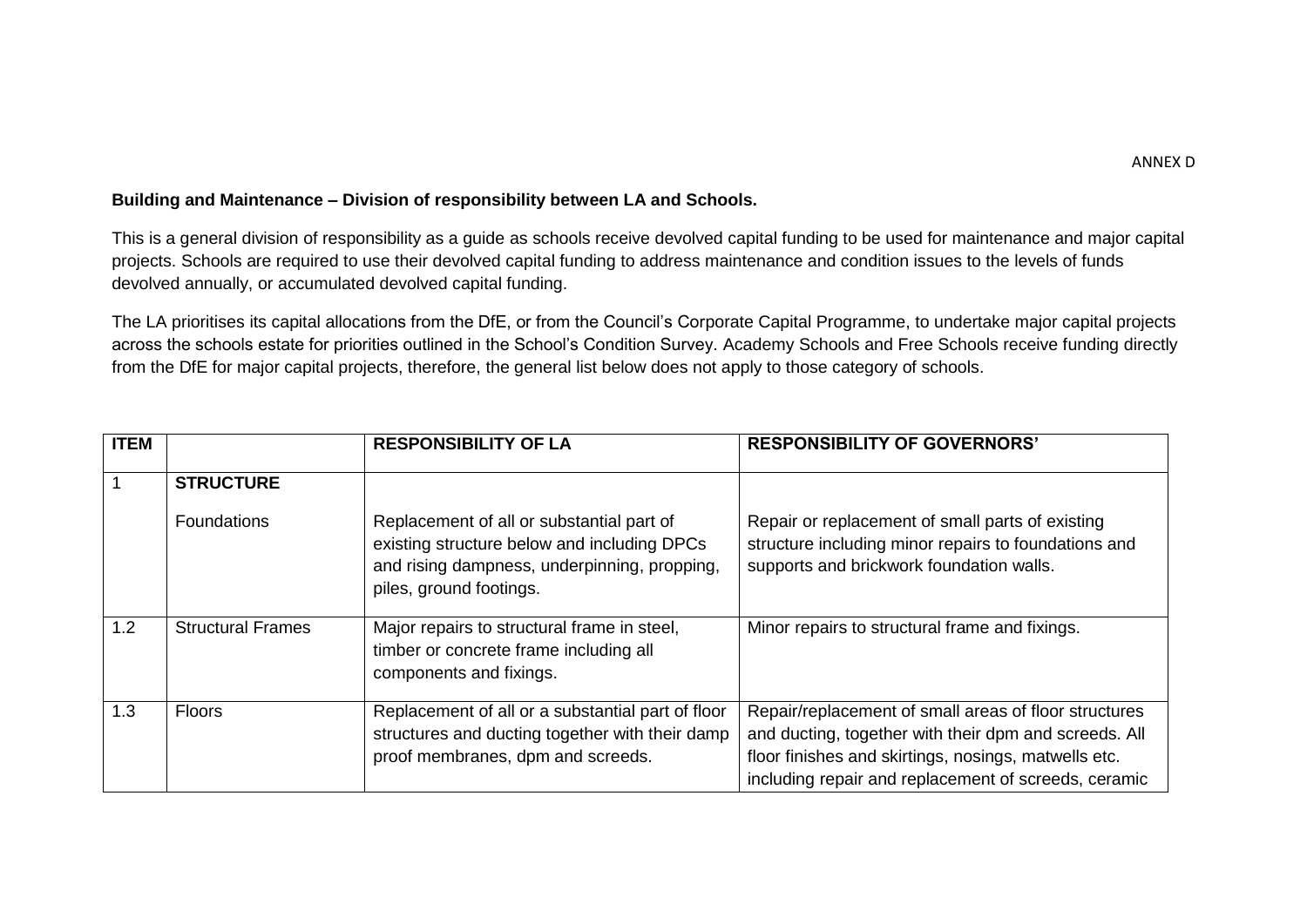|     |                                        |                                                                                                                                                                                                                                                                                                                                        | type tiles, or timber boarding. Repairs to ducting.                                                                                                                                                                                                                         |
|-----|----------------------------------------|----------------------------------------------------------------------------------------------------------------------------------------------------------------------------------------------------------------------------------------------------------------------------------------------------------------------------------------|-----------------------------------------------------------------------------------------------------------------------------------------------------------------------------------------------------------------------------------------------------------------------------|
| 1.4 | Flat roofing                           | Replacement of all or a substantial part of roof<br>structure.                                                                                                                                                                                                                                                                         | Repair or replacement of small parts of roof structure<br>including repairs/replacement of rotten/corroded roof<br>members and decking.                                                                                                                                     |
| 1.5 | <b>Pitched Roofing</b>                 | Replacement of all or substantial part of an<br>existing structure including complete trusses.<br>Replacement of substantially all insulation and<br>upgrading to improve effectiveness during<br>refurbishment works.<br>Replacement of all/substantially all roof<br>coverings/finishes, flashings, trims, fascias,<br>soffits, etc. | Repairs/replacement of rotten or defective rafters,<br>joists, purlins etc in isolated areas.<br>Repairs/replacement of insulation.<br>Repair/replacement of roof coverings/finishes,<br>flashings, trims, fascia's soffits etc in small areas.                             |
| 1.6 | Skylights/Rooflights/<br>Verandas      | Replacement of all/substantially all roof<br>lights/skylights/lay-lights and their frames,<br>beadings and flashings.                                                                                                                                                                                                                  | Repairs/replacement of individual roof lights/skylights,<br>lay lights, and their frames, beadings and flashings.                                                                                                                                                           |
| 1.7 | <b>Rainwater Goods</b>                 | Replacement of all/substantially all rainwater<br>systems.                                                                                                                                                                                                                                                                             | Cleaning of rainwater pipes, gutters, hopper heads,<br>etc. Repairs to and replacement of individual rainwater<br>goods, including rainwater tanks, butts, parapet<br>outlets and perimeter gutter.                                                                         |
| 1.8 | Staircase/Landing<br><b>Structures</b> | Replacement of staircase structure.                                                                                                                                                                                                                                                                                                    | Staircases covering and finishes. All stair coverings,<br>including skirtings, nosings, etc including screed<br>repairs, ceramic type tiles, or timber boarding.<br>Repairs to staircases and landing structures and their<br>screeds including balustrades, and handrails. |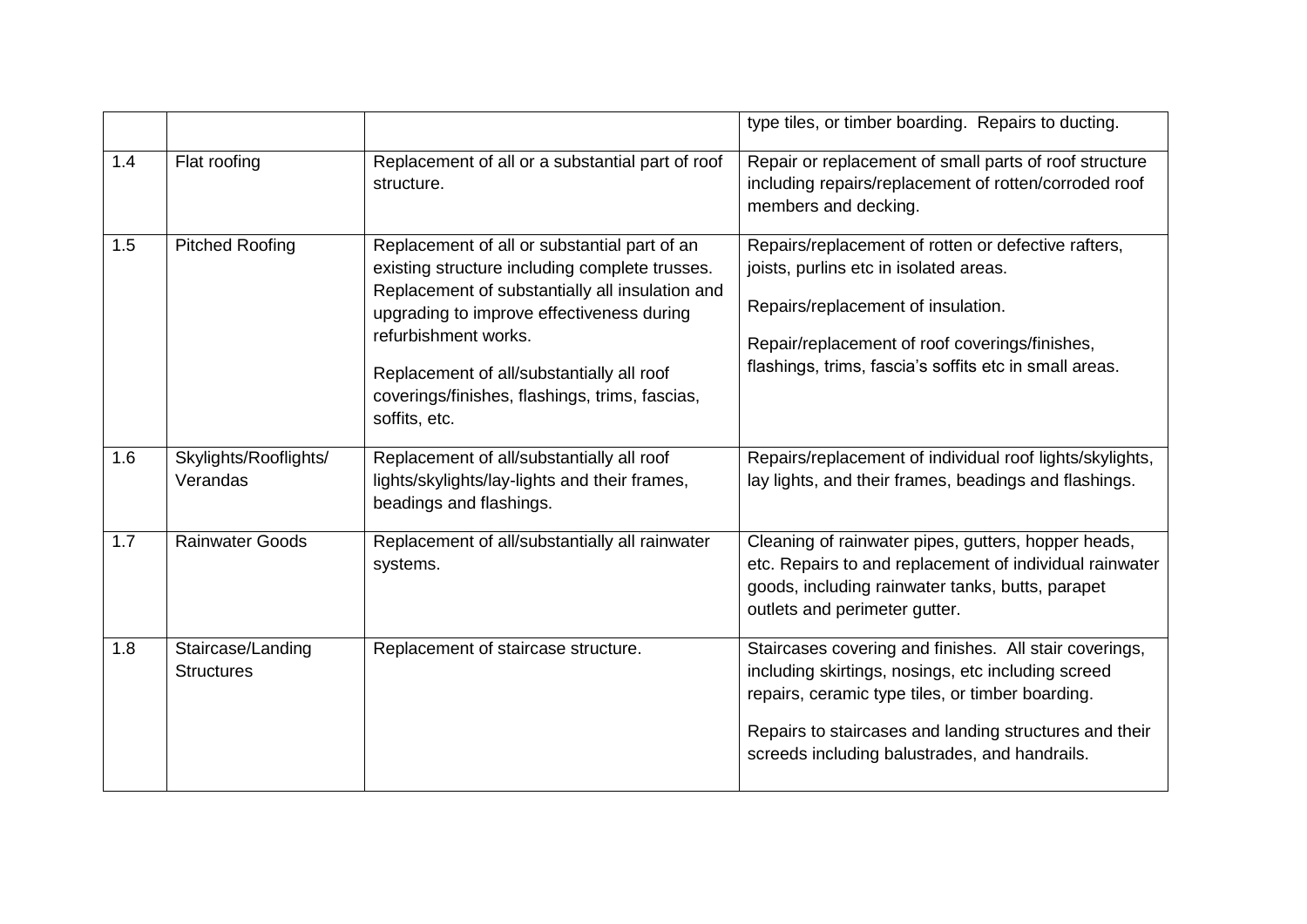| 1.9  | <b>External Walls/Surfaces</b><br>(Including Insulation) | Repairs or replacement of all/substantially all<br>load bearing, structural, framed panelled and<br>curtain walls, cladding chimneystacks and<br>flues. Example: repointing/recladding work<br>affecting most of a building. | Repairs/replacement of small areas of external walls<br>including internal finishes.<br>Example: repointing or recladding a proportion of a<br>wall.                                        |
|------|----------------------------------------------------------|------------------------------------------------------------------------------------------------------------------------------------------------------------------------------------------------------------------------------|---------------------------------------------------------------------------------------------------------------------------------------------------------------------------------------------|
| 1.10 | Internal Walls and<br><b>Partitions</b>                  | Rebuilding of all/substantially all internal wall.                                                                                                                                                                           | Repairs to internal wall structure, glazing,<br>frames, casings, architraves, picture rails, skirtings,<br>plaster and all surface finishes to all internal walls.                          |
| 1.11 | Windows and external<br>doors                            | Window and door frames/doors including<br>glazing as part of a replacement programme.                                                                                                                                        | Repairs to, and replacement of individual,<br>windows/borrowed lights, doors and frames, glazing,<br>ironmongery and fittings.                                                              |
| 1.12 | Internal Doors and<br><b>Screens</b>                     |                                                                                                                                                                                                                              | Repair/replacement doors, frames and screens<br>glazing and ironmongery.                                                                                                                    |
| 1.13 | Glazing: internal and<br>external                        |                                                                                                                                                                                                                              | All glazing and re-glazing.                                                                                                                                                                 |
| 1.14 | Ceilings                                                 | Replacement of all/substantially all supports<br>and ceiling finishes.                                                                                                                                                       | Repairs and replacement of plaster and similar ceiling<br>finishes, ceiling tiles, including suspension grid<br>repairs, repairs and minor replacement and structural<br>supports.          |
| 1.15 | <b>Timber Preservation</b>                               | Woodworm, wet and dry rot treatment to<br>elements for which the LA has responsibility.                                                                                                                                      | Pest control i.e. insecticidal spraying for wasp,<br>cockroach and rodent control. Dry and wet rot and<br>woodworm preservation to elements for which the<br>Governors have responsibility. |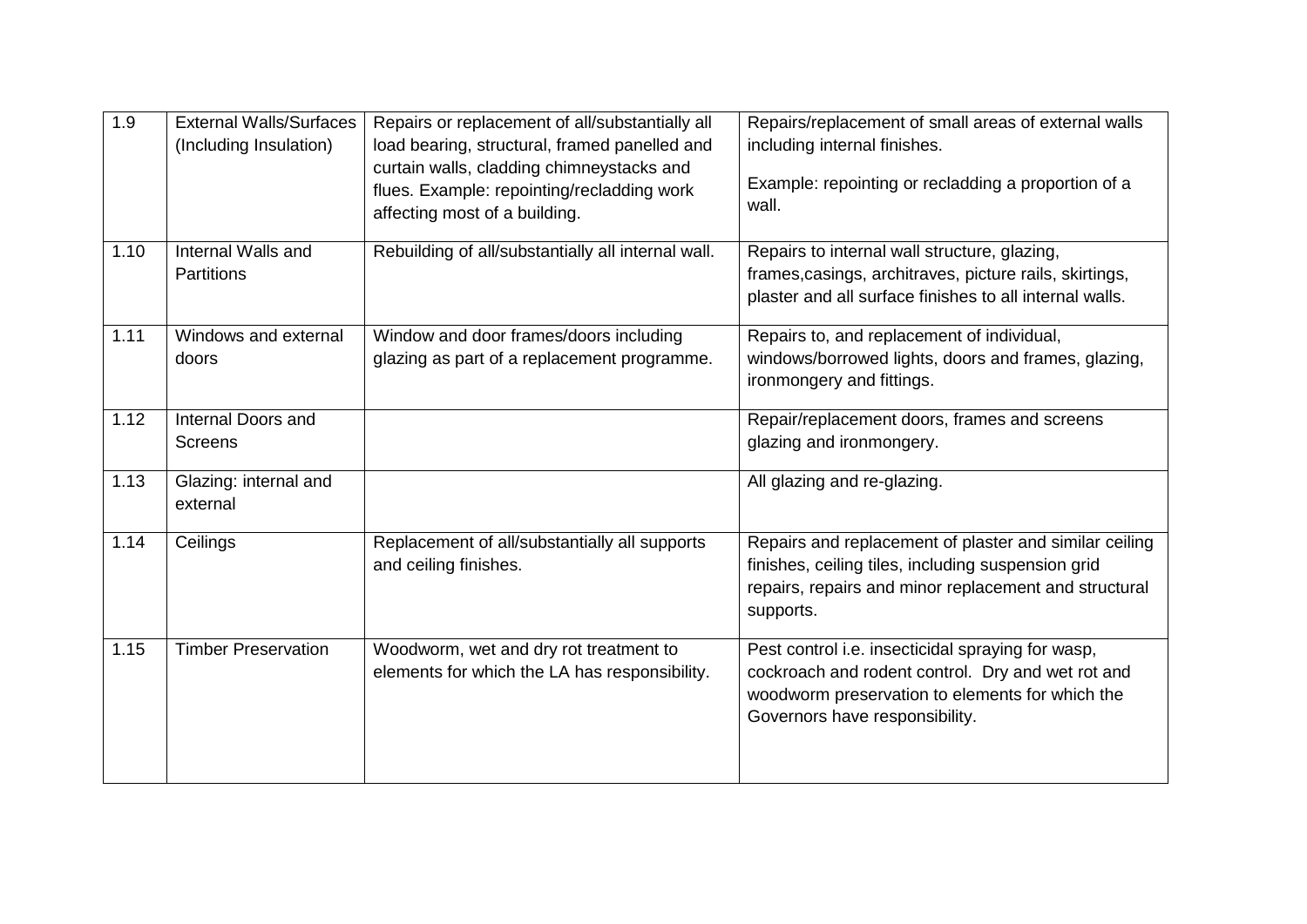| $\overline{2}$ . | <b>DECORATION</b>                                                     |                                                                                                                                                                   |                                                                                                                                                                                                                        |
|------------------|-----------------------------------------------------------------------|-------------------------------------------------------------------------------------------------------------------------------------------------------------------|------------------------------------------------------------------------------------------------------------------------------------------------------------------------------------------------------------------------|
| 2.1              | Decoration                                                            |                                                                                                                                                                   | All external and internal decoration including<br>preparation.                                                                                                                                                         |
| 3.               | <b>WATER AND</b><br><b>DRAINAGE</b><br><b>SERVICES</b>                |                                                                                                                                                                   |                                                                                                                                                                                                                        |
| 3.1              | <b>Internal Water Supply</b><br><b>Services</b>                       | Replacement/refurbishment of all/substantially<br>all pipework, including pumps, tanks, cylinders<br>and insulation during refurbishment works only.              | Repair and local replacement of Internal cold water<br>supply services including pumps, tanks, cylinders and<br>insulation and water heaters, including leaks and burst<br>pipes.                                      |
| 3.2              | Replacement and<br>Repair of Sanitary<br><b>Fixtures and Fittings</b> | Replacement as part of large-scale<br>refurbishment.                                                                                                              | Repair and localised replacement of damaged<br>sanitary ware and fittings, including all waste<br>pipes/traps.                                                                                                         |
| 3.3              | Waste and Soil<br><b>Drainage Systems</b>                             | Replacement or major refurbishment of<br>all/substantially all of drainage system.                                                                                | Cleaning, unblocking, repair and local replacement of<br>drainage system including waste and soil pipes and<br>fittings, gratings and access covers.                                                                   |
| 4.<br>4.1        | <b>ELECTRICAL</b><br><b>SERVICES</b><br>General                       | Replacement of Main switchgear and<br>distribution in major projects.<br>Replacement of all/substantially all obsolete<br>and dangerous wiring systems, including | Testing/replacement of distribution boards. The repair<br>and maintenance of all switchgear and interconnecting<br>cables including that in temporary buildings.<br>All testing, earthing and bonding to meet Health & |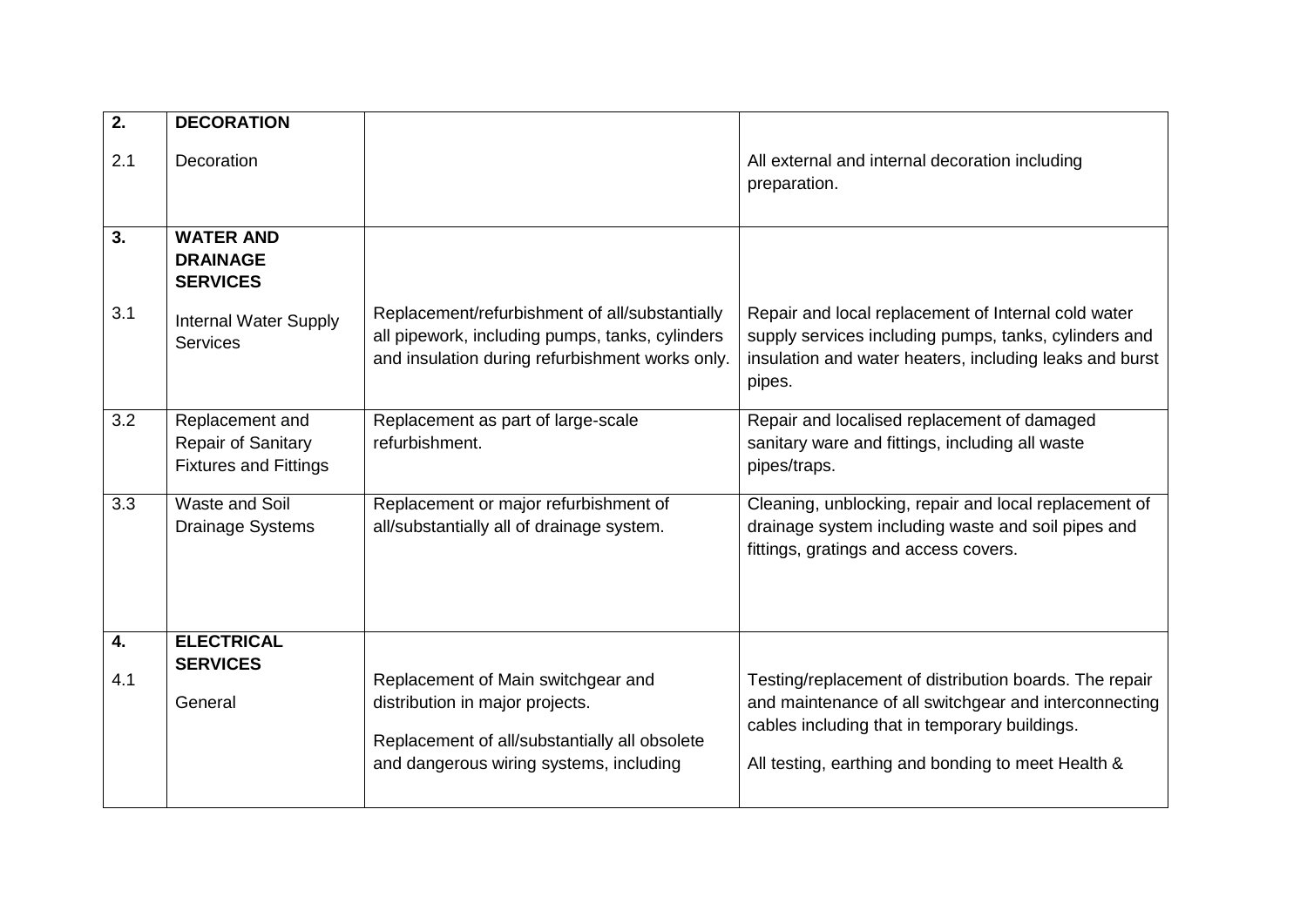|     |                                                | distribution boards and fittings.                                                                                                                                                                                                                                    | Safety. All routine replacements and servicing.                                                                                                                                                                                                                                                                                                                                                |
|-----|------------------------------------------------|----------------------------------------------------------------------------------------------------------------------------------------------------------------------------------------------------------------------------------------------------------------------|------------------------------------------------------------------------------------------------------------------------------------------------------------------------------------------------------------------------------------------------------------------------------------------------------------------------------------------------------------------------------------------------|
| 4.2 | <b>Electricity Mains</b>                       | Renewal                                                                                                                                                                                                                                                              | Repairs and replacement and servicing.                                                                                                                                                                                                                                                                                                                                                         |
| 4.3 | Intruder Alarms, CCTV<br>and Time Systems      |                                                                                                                                                                                                                                                                      | Repairs and replacement and servicing.                                                                                                                                                                                                                                                                                                                                                         |
| 4.4 | Fire Alarms/detection<br>systems               | Replacement of all/substantially all of the<br>system.                                                                                                                                                                                                               | Repairs and replacement and servicing.                                                                                                                                                                                                                                                                                                                                                         |
| 4.5 | Lifts                                          | Replacement of lifts                                                                                                                                                                                                                                                 | Repairs and replacement and servicing.                                                                                                                                                                                                                                                                                                                                                         |
| 4.6 | Hoists, Barriers,<br><b>Electric Doors</b>     |                                                                                                                                                                                                                                                                      | Repairs and replacement and servicing.                                                                                                                                                                                                                                                                                                                                                         |
| 4.7 | Lighting protection                            |                                                                                                                                                                                                                                                                      | Repair, maintenance and replacement of lightning<br>conductors.                                                                                                                                                                                                                                                                                                                                |
| 4.8 | Communication<br><b>Systems</b>                |                                                                                                                                                                                                                                                                      | Repairs, replacement and servicing including<br>radio/TV, call, telephone, data transmission, IT door<br>access systems.                                                                                                                                                                                                                                                                       |
| 4.9 | <b>Heating and Ventilating</b><br>(Electrical) | Planned replacement of all/substantially all on<br>peak or electrical storage, instantaneous water<br>heating and shower units.<br>Replacement of all/substantially all under floor<br>heating cables, ceiling heating systems,<br>including isolators, thermostats. | Portable electric heaters.<br>Repair and Maintenance of, and replacement of<br>isolated electrical storage, instantaneous water<br>heating and shower units. Including immersion<br>heaters in cylinders. Element controls, time switches,<br>isolators and final flexible connections.<br>Repairs and maintenance of underfloor or ceiling<br>heating systems. Repairs to and maintenance and |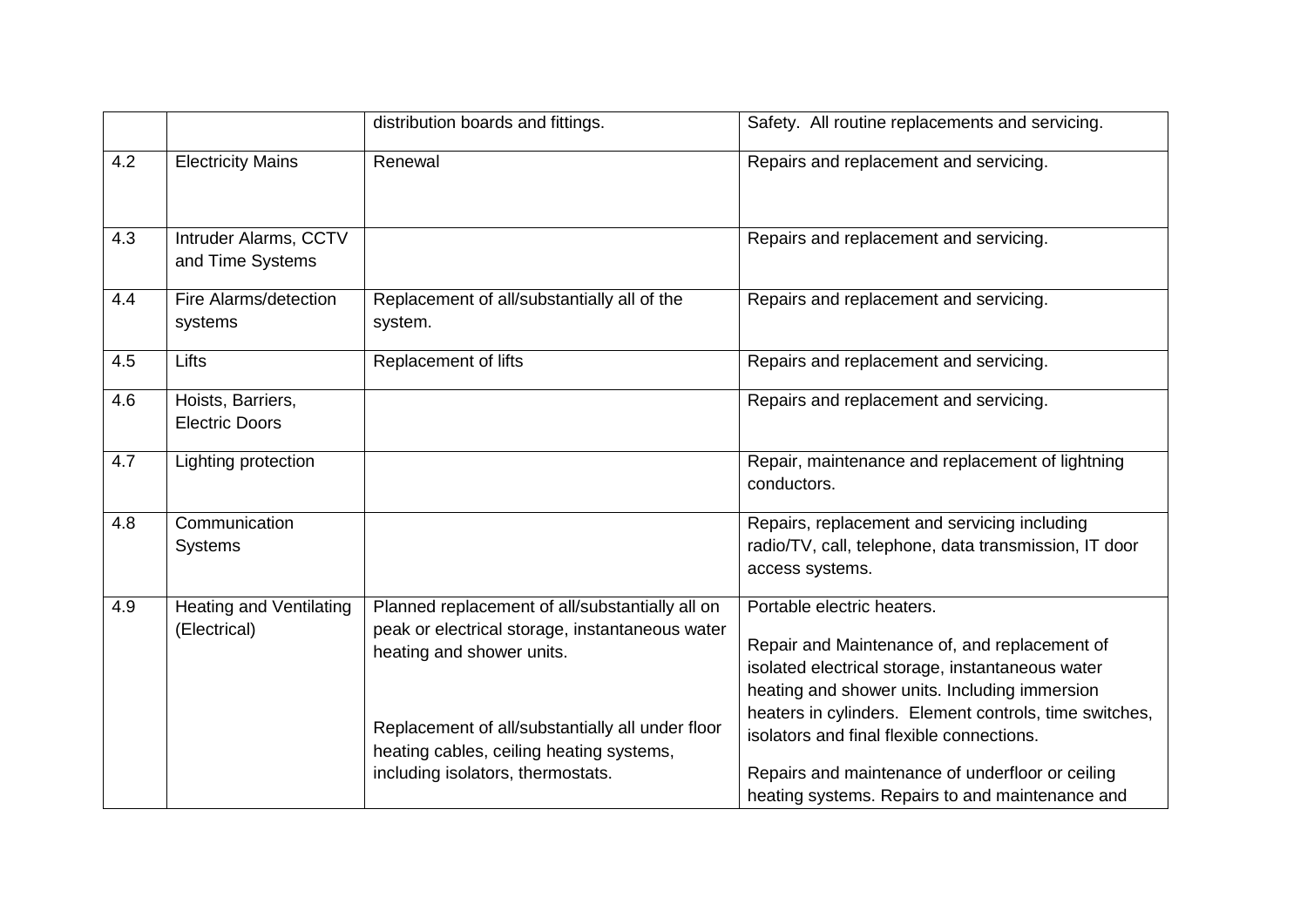|                  |                                          |                                                                                                                                                                                                                       | replacement of electric incinerators and macerators.<br>Repair, maintenance, servicing and replacement of<br>extractor fans including canopies, fan apertures, filters<br>and ducts.                                                                                                                |
|------------------|------------------------------------------|-----------------------------------------------------------------------------------------------------------------------------------------------------------------------------------------------------------------------|-----------------------------------------------------------------------------------------------------------------------------------------------------------------------------------------------------------------------------------------------------------------------------------------------------|
| 4.10             | <b>Domestic Equipment</b>                |                                                                                                                                                                                                                       | Repair and replacement of fixed washing machines,<br>tumble dryers, spin dryers, hydro extractors, rotary<br>irons, all domestic equipment.<br>Repair and replacement of all kitchen equipment in<br>Home economics (inc. laundry equipment).                                                       |
| 4.11             | <b>School Meals Kitchens</b>             | For schools that are part of any Council<br>managed Grouped Schools Meals Contract,<br>subject to the terms of that contract, repairs,<br>maintenance and replacement of equipment<br>may form part of that contract. | repair and replacement of fixed cooking equipment,<br>oven ranges, fryers, boilers, boiling pans, steamers,<br>roasting ovens, grills and mixers. Portable heated<br>trolleys. Refrigerator, freezers walk-in old rooms<br>complete. Fixed water boilers, sterilising sink heaters<br>and controls. |
| 4.12             | Portable appliances                      |                                                                                                                                                                                                                       | All repairs, maintenance, testing and renewal.                                                                                                                                                                                                                                                      |
| $\overline{5}$ . | <b>HEATING SERVICES</b>                  |                                                                                                                                                                                                                       |                                                                                                                                                                                                                                                                                                     |
| 5.1              | Main Services-<br>heating, gas and water | Renewal                                                                                                                                                                                                               | Repair and maintenance.                                                                                                                                                                                                                                                                             |
| 5.2              | <b>Boilers</b>                           | Replacement.<br>Replacement of oil storage tank and bunds.<br>Provision/replacement of automatic coal fired<br>stokers, including controls                                                                            | Repairs, maintenance and servicing of plant and<br>equipment including flues. Replacement of defective<br>parts. Repairs and maintenance of oil storage tanks<br>and bunds.<br>Repairs, and maintenance and servicing of automatic                                                                  |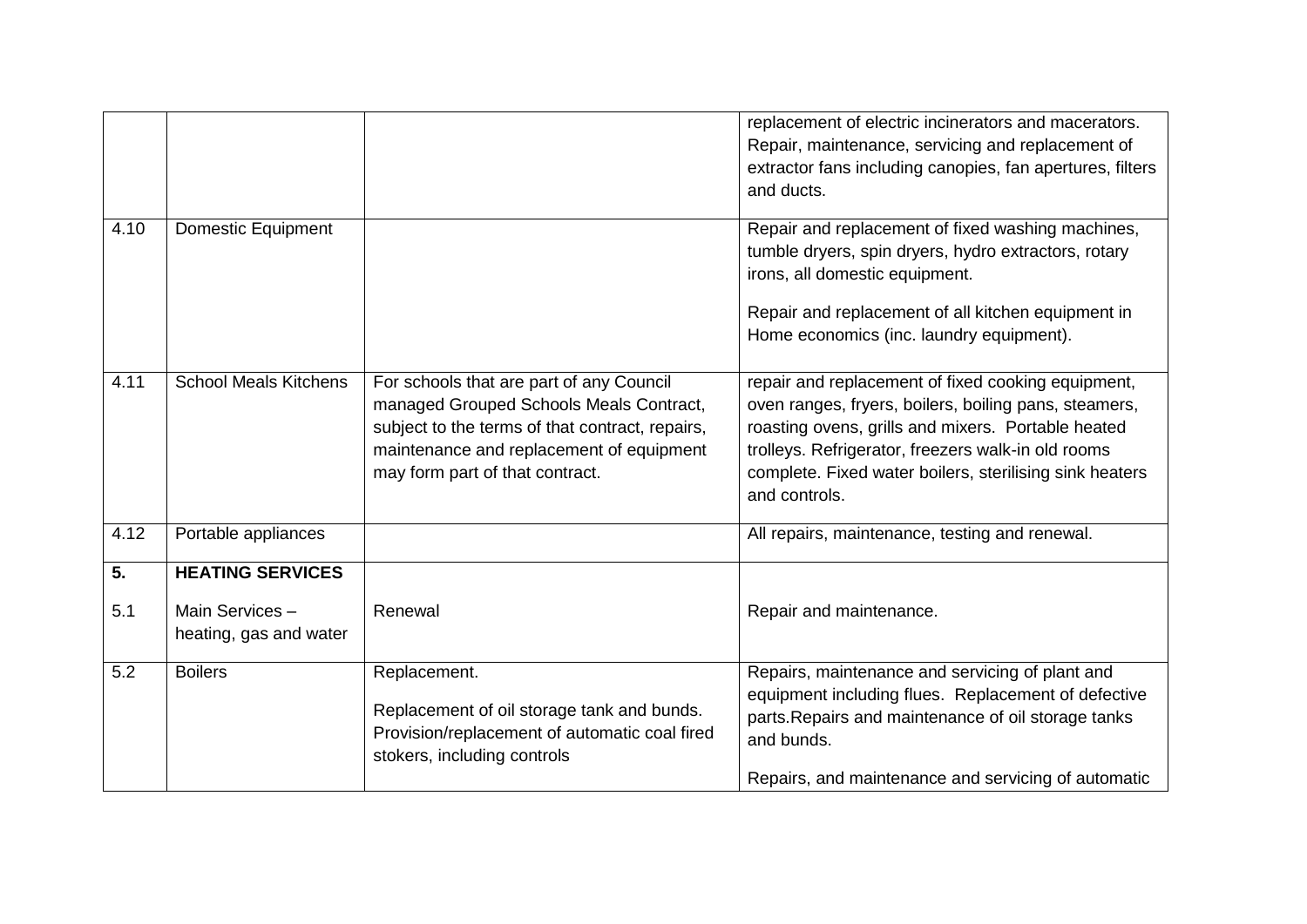|     |                                             |                                                                                           | coal fired stokers, including controls. Repair,<br>maintenance and replacement of pumps, valves,<br>pipework, insulation, temperature/altitude gauges,<br>storage cylinders, fuel tanks, safety devices and solid<br>fuel bunkers.                                                                                                                                                   |
|-----|---------------------------------------------|-------------------------------------------------------------------------------------------|--------------------------------------------------------------------------------------------------------------------------------------------------------------------------------------------------------------------------------------------------------------------------------------------------------------------------------------------------------------------------------------|
| 5.3 | Asbestos insulation                         | Renewal of asbestos insulation to boilers and<br>pipework where risk to health and safety |                                                                                                                                                                                                                                                                                                                                                                                      |
| 5.4 | Central Heading and<br>hot and cold Systems | Replacement of all/substantially all systems                                              | Repair, maintenance, servicing and replacement of<br>component parts of the systems including tanks,<br>overflow pipes, cold water supply mains, pipework,<br>valves, cylinders, calorifiers, radiators and show<br>heater.<br>Repair, maintenance, servicing and replacement of<br>convector heaters and fan assisted convector heaters.<br>Cleaning servicing of cold water tanks. |
| 5.5 | <b>Gas Distribution</b><br><b>Systems</b>   | Replacement as part of major refurbishment.                                               | Repairs maintenance and servicing annual gas test.                                                                                                                                                                                                                                                                                                                                   |
| 5.6 | Air Conditioning                            | Replacement of all/substantially all air<br>conditioning system.                          | Repair, maintenance, servicing and replacement of<br>component parts of air conditioning systems.                                                                                                                                                                                                                                                                                    |
| 5.7 | Fans                                        |                                                                                           | Repair maintenance and servicing, renewal of<br>window, wall or roof fans.                                                                                                                                                                                                                                                                                                           |
| 5.8 | <b>Swimming Pools</b>                       |                                                                                           | Repairs maintenance, servicing and replacement of<br>pools, plant and equipment including filtration plant<br>pumps, pipes and boiler parts. Chemical dosing,<br>cleaning and maintenance of poolside equipment                                                                                                                                                                      |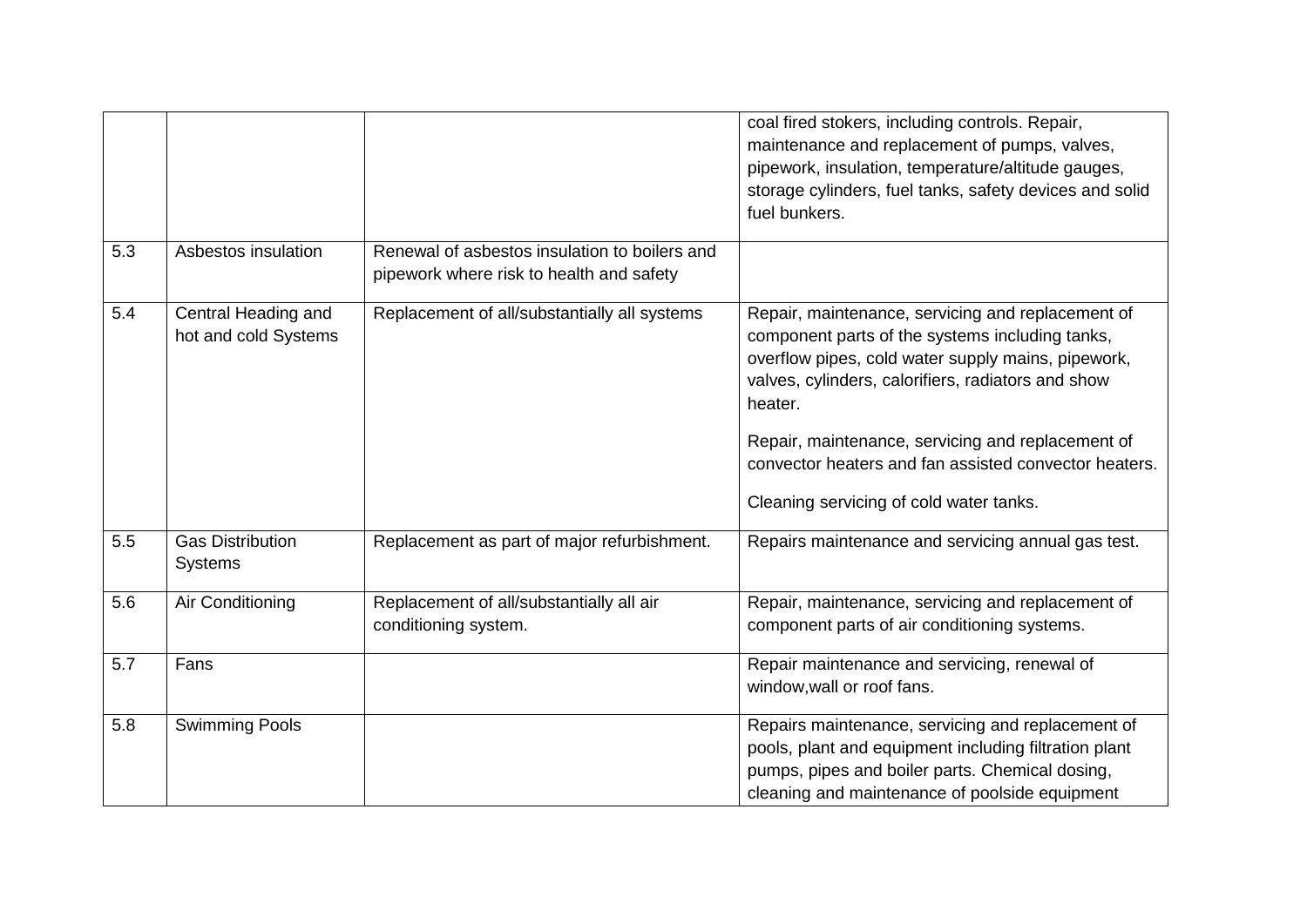|      |                         |                                                 | including replacement pool covers.                   |
|------|-------------------------|-------------------------------------------------|------------------------------------------------------|
|      |                         |                                                 |                                                      |
| 5.9  | Fume Cupboards          |                                                 | Maintenance and replacement of fume cupboards,       |
|      |                         |                                                 | including extractor fans and ductwork.               |
| 5.10 | <b>Pressure Vessels</b> | Replacement                                     | Repairs and maintenance.                             |
| 5.11 | <b>Steel Chimneys</b>   | Replacement                                     | Repairs and maintenance.                             |
| 6.   | <b>FURNITURE &amp;</b>  |                                                 |                                                      |
| 6.1  | <b>FITTINGS</b>         |                                                 | Repairs, replacement and maintenance.                |
|      | Internal furniture      |                                                 |                                                      |
|      | fixtures and fittings.  |                                                 |                                                      |
| 6.2  | Workshop equipment      |                                                 | Repair and replacement of all workshop benches.      |
| 6.3  | PE Equipment (fixed     |                                                 | Repairs, replacement and maintenance.                |
|      | and loose)              |                                                 |                                                      |
| 7.   | <b>EXTERNAL WORKS</b>   |                                                 |                                                      |
| 7.1  | <b>Demolition</b>       | Demolition of buildings and clearance of sites; |                                                      |
|      |                         | capping of drains and services.                 |                                                      |
| 7.2  | Hard Play Surfaces,     | Renewal of all/substantially all.               | Repair and maintenance including lines and markings. |
|      | Drives and Footpaths    |                                                 |                                                      |
| 7.3  | Walls, Fencing and      |                                                 | Replacement of all substantially all boundary        |
|      | Gates                   |                                                 | walls/fencing.                                       |
|      |                         |                                                 | Repair/rebuilding and localised replacement of walls |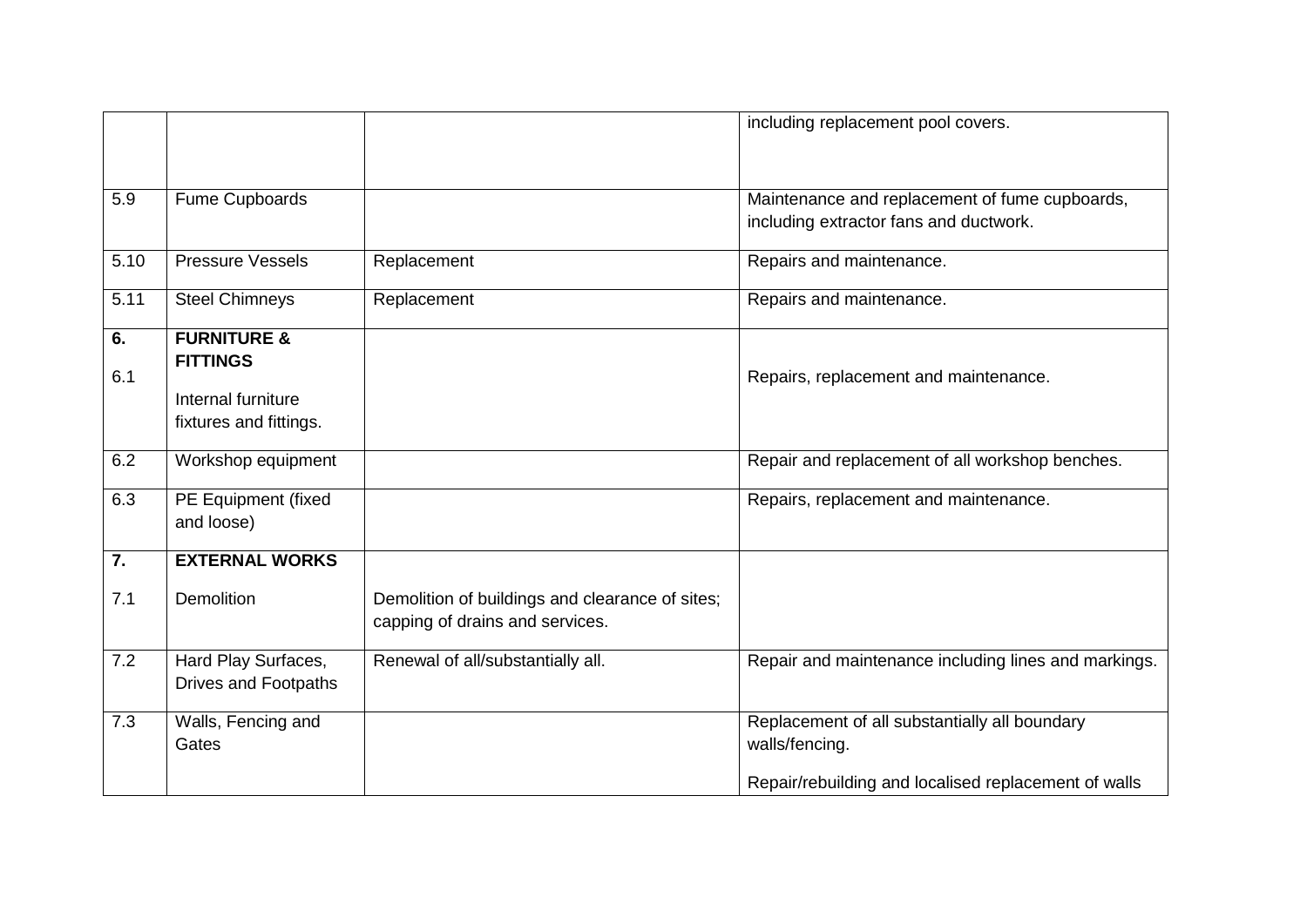|     |                                           |                                                                                                                 | and fencing. Repair and replacement of gate.                                                                                                                                                                              |
|-----|-------------------------------------------|-----------------------------------------------------------------------------------------------------------------|---------------------------------------------------------------------------------------------------------------------------------------------------------------------------------------------------------------------------|
| 7.4 | <b>External Fixtures and</b><br>Equipment | Replacement of all substantially all boundary<br>walls/fencing.                                                 | External signs, notice boards, flagpoles and other<br>external joinery fixtures and structures. Refuse<br>containers, bins, clotheslines and posts.                                                                       |
| 7.5 | Grounds                                   |                                                                                                                 | Upkeep and maintenance of grounds, playing<br>fields, amenities, land, landscape areas and boundary<br>hedges; (including mature trees) pitch and court<br>markings, nets, posts, sports field, land drainage<br>systems. |
| 7.6 | Drainage                                  | Major refurbishment/replacement of draining<br>including systems                                                | Repair and maintenance of drainage systems<br>including gullies, grease traps and manhole clearing<br>blockages.                                                                                                          |
| 7.7 | <b>Ancillary Buildings</b>                | Temporary buildings and ancillary buildings<br>constructed by LA or joint LA/School funded.                     | Maintenance responsibilities as for main buildings and<br>ancillary buildings erected at school, including<br>greenhouses - all maintenance.                                                                              |
| 8.  | <b>MISCELLANEOUS</b>                      |                                                                                                                 |                                                                                                                                                                                                                           |
| 8.1 | Fire Equipment                            |                                                                                                                 | Cleaning, servicing and refilling portable fire fighting<br>appliances; extinguishers, fire blankets, hose reels<br>etc.                                                                                                  |
| 8.2 | Asbestos                                  | Specialist removal and replacement of<br>asbestos based materials as part of major<br>capital project underway. | Inspection, air testing. Applying sealant coats to<br>asbestos surfaces for protection.                                                                                                                                   |
| 8.3 | Vandalism                                 |                                                                                                                 | Repairs to vandalism and malicious/other damage.                                                                                                                                                                          |